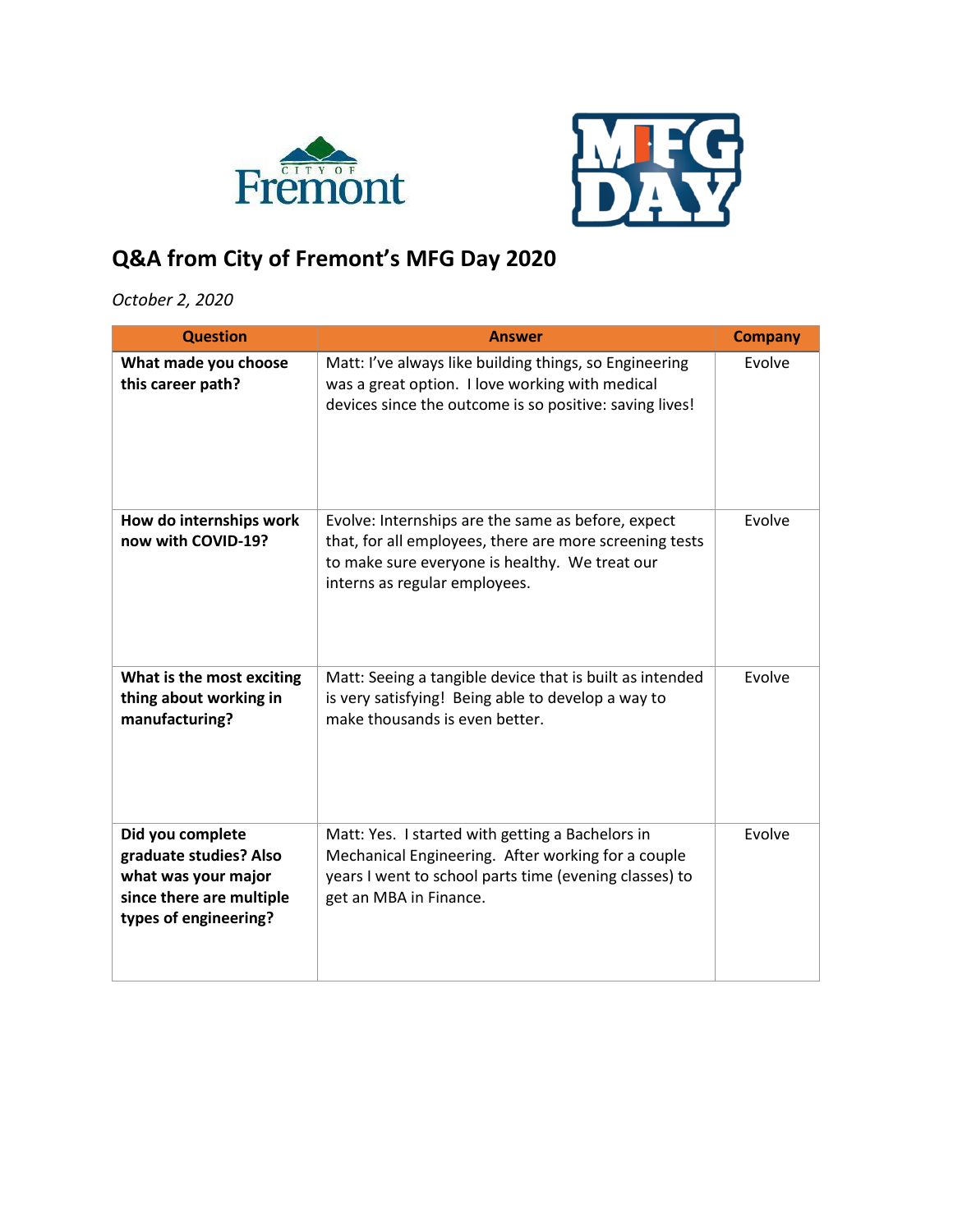| Do any of the companies<br>presenting here offer<br>unpaid internships?                                                                                                                         | Evolve: No, all internships are paid. However, if a<br>company isn't able to support internships due to cost,<br>Fremont or local Colleges are sometimes able to help<br>out with grant funding.                                                                                                                                                                                                                                                                                                                                                                                                                                                                                                                                                                                                | Evolve                      |
|-------------------------------------------------------------------------------------------------------------------------------------------------------------------------------------------------|-------------------------------------------------------------------------------------------------------------------------------------------------------------------------------------------------------------------------------------------------------------------------------------------------------------------------------------------------------------------------------------------------------------------------------------------------------------------------------------------------------------------------------------------------------------------------------------------------------------------------------------------------------------------------------------------------------------------------------------------------------------------------------------------------|-----------------------------|
| What are the educational<br>requirements for<br>internships?                                                                                                                                    | We don't have specific requirements but prefer<br>candidates enrolled in a college program who have an<br>interest in electronics or advanced manufacturing.                                                                                                                                                                                                                                                                                                                                                                                                                                                                                                                                                                                                                                    | Bay Area<br><b>Circuits</b> |
| Do you think that<br>manufacturing will<br>eventually become fully<br>automated? Based on<br>your experience, what<br>could be some drawbacks<br>of a fully automated<br>manufacturing process? | There's a clear trend towards automation and even as<br>a small business we have put significant emphasis on<br>automation for both our electronic and manufacturing<br>processes. This is shifting our operator's skillsets and<br>instead of being artisan-like they are now learning to<br>become computer-based operators. We believe this<br>also helps them increase their value as employees<br>since they can more easily cross-train between<br>departments and processes. The drawback for some<br>employees is that they may not all have the desire or<br>technical acumen to make the transition from artisan<br>to computer-based operator. However, this is also<br>creates opportunities for new workers with these<br>technical skillsets to enter the manufacturing industry. | Bay Area<br>Circuits        |
| Do you make your own<br>PCB stencils in house?                                                                                                                                                  | No, we have an industry partner who manufactures<br>metal stencils and we resell them as a convenience to<br>our prototyping customers. Since many of our<br>customers are PCB assembly companies with their<br>own sources for stencils, this is not a big part of our<br>business.                                                                                                                                                                                                                                                                                                                                                                                                                                                                                                            | Bay Area<br><b>Circuits</b> |
| <b>Does Bay Area Circuits</b><br>make computer<br>motherboards?                                                                                                                                 | We manufacture the bare printed circuit board<br>(without components attached) for many different<br>types of products including motherboards. Many<br>times, we don't know exactly how the printed circuit<br>board we're manufacturing will be used. We're<br>considered a service-based manufacturer so we'll<br>receive electronic design data from a customer along<br>with a fabrication drawing which will detail the<br>requirements for the PCB and then our engineering<br>team creates a set of instructions for how the PCB<br>should be manufactured to meet our customer's<br>requirements.                                                                                                                                                                                       | Bay Area<br><b>Circuits</b> |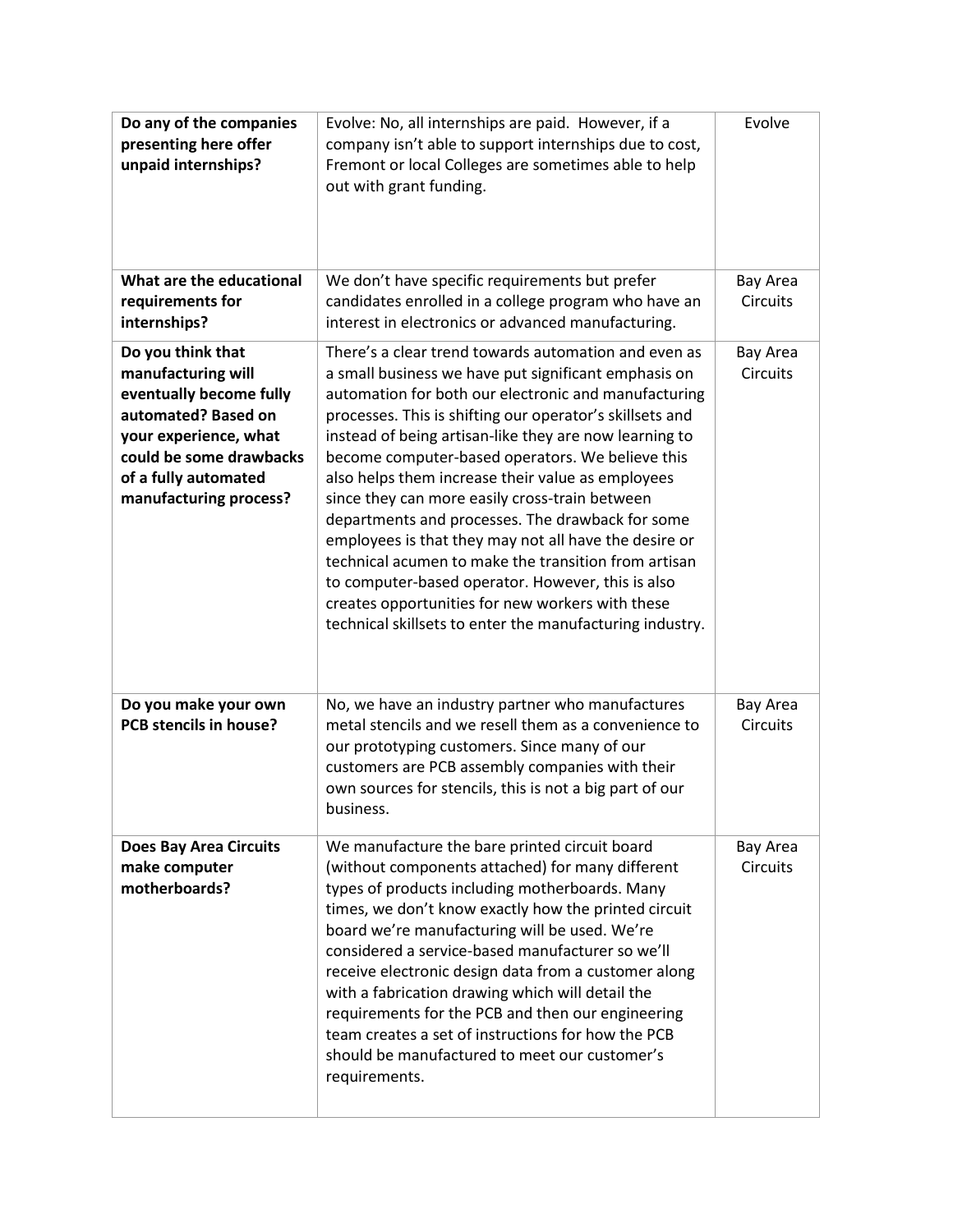| <b>How much creative</b><br>freedom is there in the<br>job?       | I would say there is very little creative freedom in our<br>business, meaning, we didn't design the products<br>we're manufacturing; we're building someone else's<br>idea or design. However, we're challenged by our<br>customer's ideas and designs every day and there is a<br>lot of critical thinking and problem solving required.<br>For us, there's nothing more rewarding than helping a<br>customer prototype the next big idea!                                                                                                                    | Bay Area<br><b>Circuits</b> |
|-------------------------------------------------------------------|----------------------------------------------------------------------------------------------------------------------------------------------------------------------------------------------------------------------------------------------------------------------------------------------------------------------------------------------------------------------------------------------------------------------------------------------------------------------------------------------------------------------------------------------------------------|-----------------------------|
| How old do you have to<br>be an intern at a Tesla?                | Interns must meet the requirements listed on the<br>internship application. Tesla believes in hiring the best<br>talent in the world and will ensure opportunities are<br>available to both students and non-students. Please<br>visit [tesla.com/careers]tesla.com/careers for more<br>information about Tesla internship programs and<br>employment opportunities.                                                                                                                                                                                           | Tesla                       |
| Can you share some<br>highlights from Tesla's<br>battery day?     | We're excited to present a new battery design that<br>has increased energy, range and power. Innovations in<br>cell design, production and materials will make it<br>possible to halve the cost per KWh. During the<br>presentation, Elon states "About three years from<br>now, we are confident we can make a very compelling<br>\$25K electric vehicle that is also fully<br>autonomous." Please watch the full Battery<br>Day presentation on our YouTube channel for more<br>details.                                                                     | Tesla                       |
| How does it feel to be a<br>woman in engineering<br>(for Brenda)? | Thank you for the question, I am a tour guide and<br>while not an engineer by trade, I do have many female<br>friends that are engineers. I am also part of Women in<br>Tesla and am in constant awe of the team's dedication<br>to achieve innovations in engineering, design and<br>manufacturing. Tesla is an imaginative space where<br>original ideas are valued, celebrated and needed<br>to accelerate the world's transition to sustainable<br>energy. To learn more about the Tesla team and our<br>mission, please check out our 2019 Impact Report. | Tesla                       |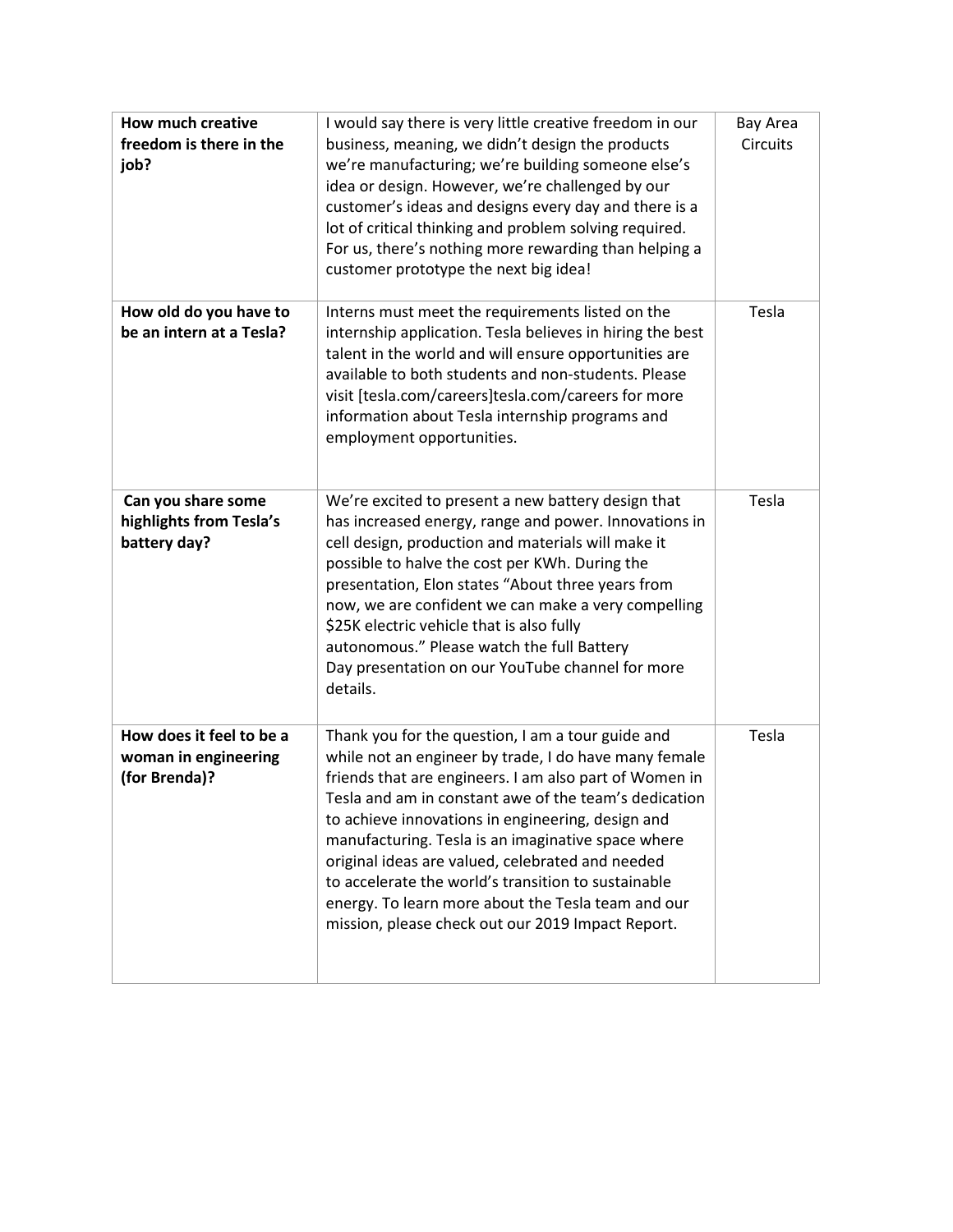| Given the tight physically<br>tight environments of<br>various workspaces, what<br>protocols are put in place<br>if one of the equipment,<br>machines/robots was to<br>malfunction? | It depends on the equipment. For example, the height<br>of the building caused us to design a failsafe system<br>into our injection press which monitors the overhead<br>crane that we use. If the crane is engaged and moved<br>over the press and the robotic tooling that removes<br>the part from the press was in operation, they would<br>collide causing damage to the equipment. Therefore,<br>we have this lock-out feature that prevents the arm to<br>move if the crane is engaged. The rest of our<br>operations are contained to work cells so if there was<br>a malfunction it would not interfere with the<br>surrounding area.                                                                                                                                                                                                                                                                                                                                                                                                                                                                                                                                                                                                                                                                                                                                                                                                                                                                                                                                                                                                                                                                                                                                                                                                                                              | Elring<br>Klinger |
|-------------------------------------------------------------------------------------------------------------------------------------------------------------------------------------|---------------------------------------------------------------------------------------------------------------------------------------------------------------------------------------------------------------------------------------------------------------------------------------------------------------------------------------------------------------------------------------------------------------------------------------------------------------------------------------------------------------------------------------------------------------------------------------------------------------------------------------------------------------------------------------------------------------------------------------------------------------------------------------------------------------------------------------------------------------------------------------------------------------------------------------------------------------------------------------------------------------------------------------------------------------------------------------------------------------------------------------------------------------------------------------------------------------------------------------------------------------------------------------------------------------------------------------------------------------------------------------------------------------------------------------------------------------------------------------------------------------------------------------------------------------------------------------------------------------------------------------------------------------------------------------------------------------------------------------------------------------------------------------------------------------------------------------------------------------------------------------------|-------------------|
| Do you manufacture<br><b>Hydrogen Fuel Cells and if</b><br>so, how has the<br>technology changed over<br>the years? And if not, are<br>there particular reasons<br>why you aren't?  | Yes. We currently manufacture fuel cells in low<br>volumes for development and for auxiliary<br>applications such as for forklifts. The world of fuel<br>cells is continually being optimized. For the last<br>several years it was mostly relegated to research<br>activities or small production. This has to do with 2<br>reasons - 1) the cost and availability of hydrogen, and<br>2) the high cost of the actual fuel cell unit. The<br>availability is being answered by several<br>manufacturers (and the California government is one<br>of the leaders in this area for the US) and the<br>production costs are being reduced as volume starts<br>to pick-up (since you can use automation and high<br>volume production processes rather than hand or<br>semi-automatic presses). During the time the parts<br>have been in development we have seen changes to<br>the bi-polar plate design (typically called out as the<br>"flow field"), the material we use for the plates<br>(carbon and stamped steel), and the coating that is<br>used to prevent corrosion of the plates. All of this was<br>looked at to determine how to make high volume<br>parts and how to ensure the lifetime performance of<br>the components. In addition, the membrane inside<br>the fuel cell has undergone so many research projects<br>around the world that it would be hard to single out<br>one specific advancement. The main thing people are<br>trying to do right now is to reduce the level of<br>platinum that is used in the fuel cells. Although it can<br>be recycled it would still be beneficial to reduce or<br>eliminate this due to costs. In fact, if you are<br>interested, the Department of Energy has a wonderful<br>website where you can see all of the funded<br>developments going on for fuel cells in the<br>US (https://www.energy.gov/eere/fuelcells/hydrogen- | Elring<br>Klinger |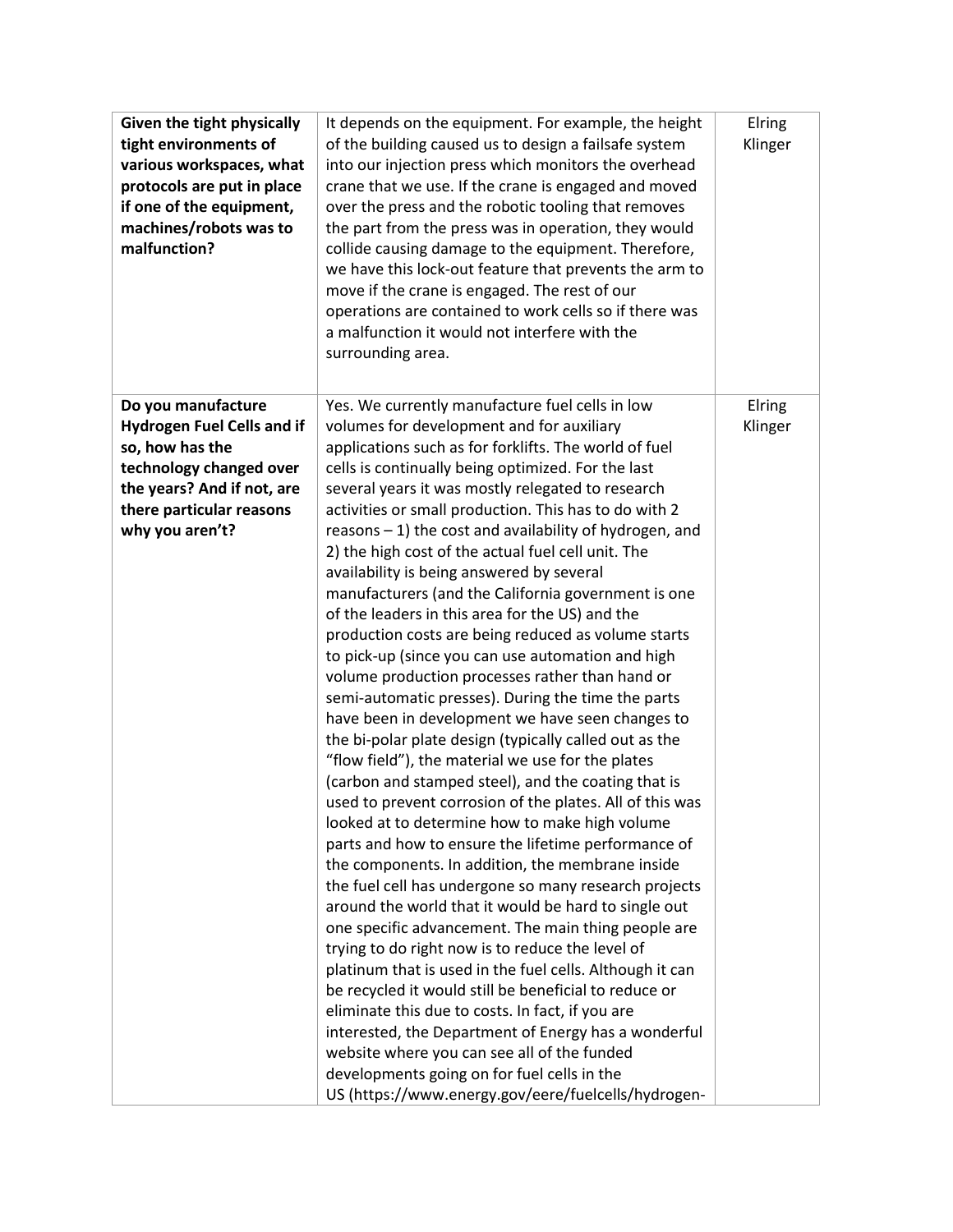| and-fuel-cell-technologies-office). If you look in their<br>database of projects, there was one by GM from last<br>year that talked about low platinum catalysts that is<br>pretty interesting. There was actually a story last week<br>that talked about getting rid of the platinum catalyst<br>and instead using Spinach of all things!!! Pretty<br>awesome stuff. |  |
|-----------------------------------------------------------------------------------------------------------------------------------------------------------------------------------------------------------------------------------------------------------------------------------------------------------------------------------------------------------------------|--|
|                                                                                                                                                                                                                                                                                                                                                                       |  |
|                                                                                                                                                                                                                                                                                                                                                                       |  |
|                                                                                                                                                                                                                                                                                                                                                                       |  |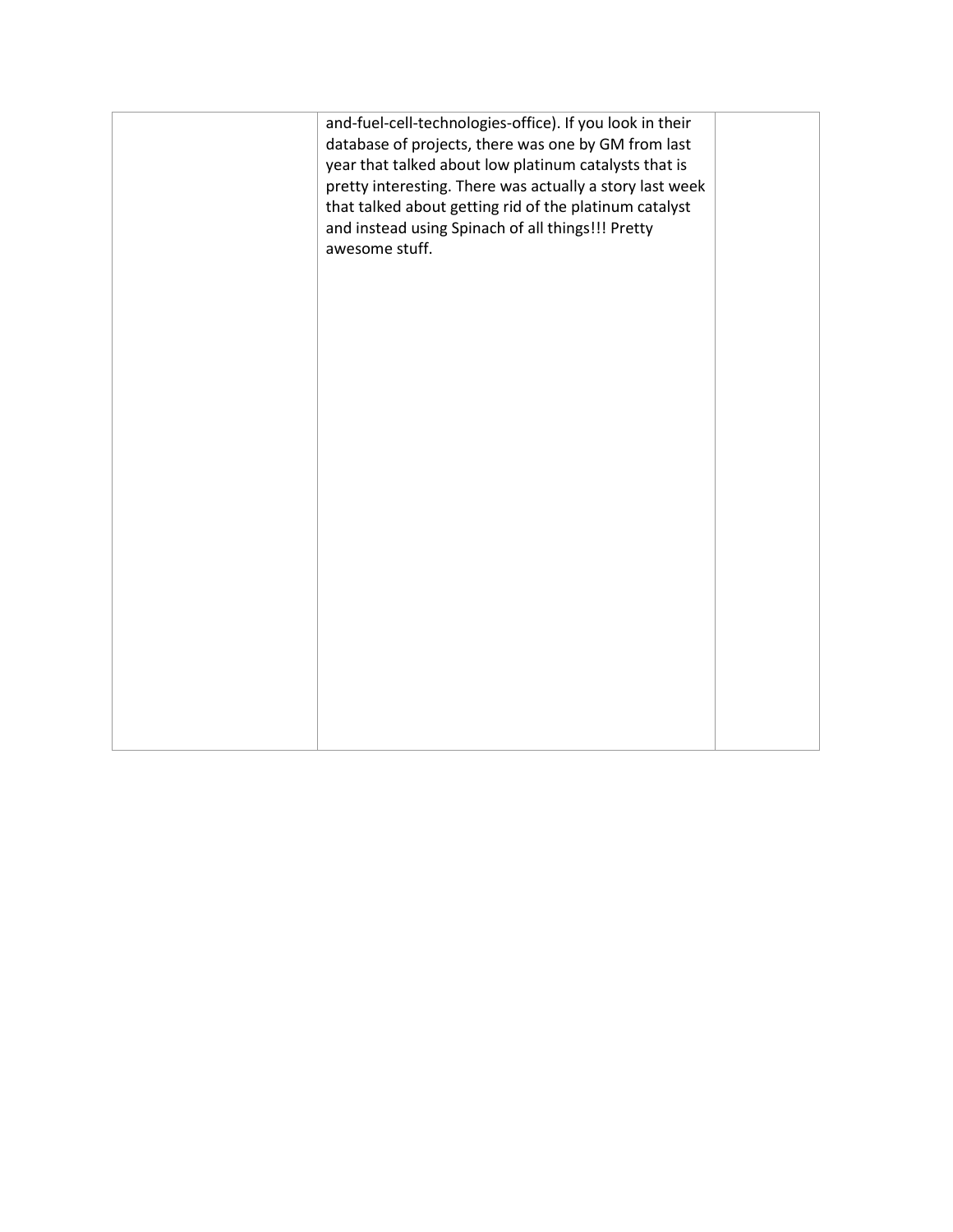| What kind of cells are<br>used for your batteries?<br>Can each cell safely be<br>charged at ~19v?                    | There are numerous battery types - cylindrical,<br>prismatic, pouch, etc. There is no real standard size for<br>batteries in EVs. Plus, there are numeral types of<br>chemistry when it comes to lithium-ion batteries<br>(NCA, NMC, LTO) depending on your application. The<br>reason for this is that different applications required<br>different capabilities. For example, you could you a<br>battery like what Tesla has in the vehicles (NCA) in a<br>mining vehicle but this would be a bad idea because it<br>has a lot of energy but it is less "safe" in the event of a<br>fire compared to some other options such as LTO<br>(which replaces the graphite in the anode with Li-<br>titanate). Most electric vehicle batteries have no<br>issues with 19V. There are a couple of standards that<br>are used in the industry for charging $-1$ ) level 1 uses<br>110/120 volts, 2) level is 200/240 volts, 3) if you use<br>DC fast charging you can go to 200/600 volts (and we<br>have developments even going to 800v), 4) tesla is a<br>little different but in general their DC fast charging can<br>be around 480 volts depending on which version of<br>the charger). | Elring<br>Klinger |
|----------------------------------------------------------------------------------------------------------------------|----------------------------------------------------------------------------------------------------------------------------------------------------------------------------------------------------------------------------------------------------------------------------------------------------------------------------------------------------------------------------------------------------------------------------------------------------------------------------------------------------------------------------------------------------------------------------------------------------------------------------------------------------------------------------------------------------------------------------------------------------------------------------------------------------------------------------------------------------------------------------------------------------------------------------------------------------------------------------------------------------------------------------------------------------------------------------------------------------------------------------------------------------------------------------------------|-------------------|
| How much in-depth<br>knowledge of STEM field<br>is required to be a part of<br>the team at Elring<br><b>Klinger?</b> | Depends on the area you are interested. If you are<br>looking at product engineering or manufacturing, it is<br>pretty much required. In the end, it is beneficial for<br>you as an employee to understand as much as<br>possible in different areas because it helps you to<br>make connections from one discipline to another in<br>order to optimize something and thus makes you<br>more "creative" in your designs.                                                                                                                                                                                                                                                                                                                                                                                                                                                                                                                                                                                                                                                                                                                                                               | Elring<br>Klinger |